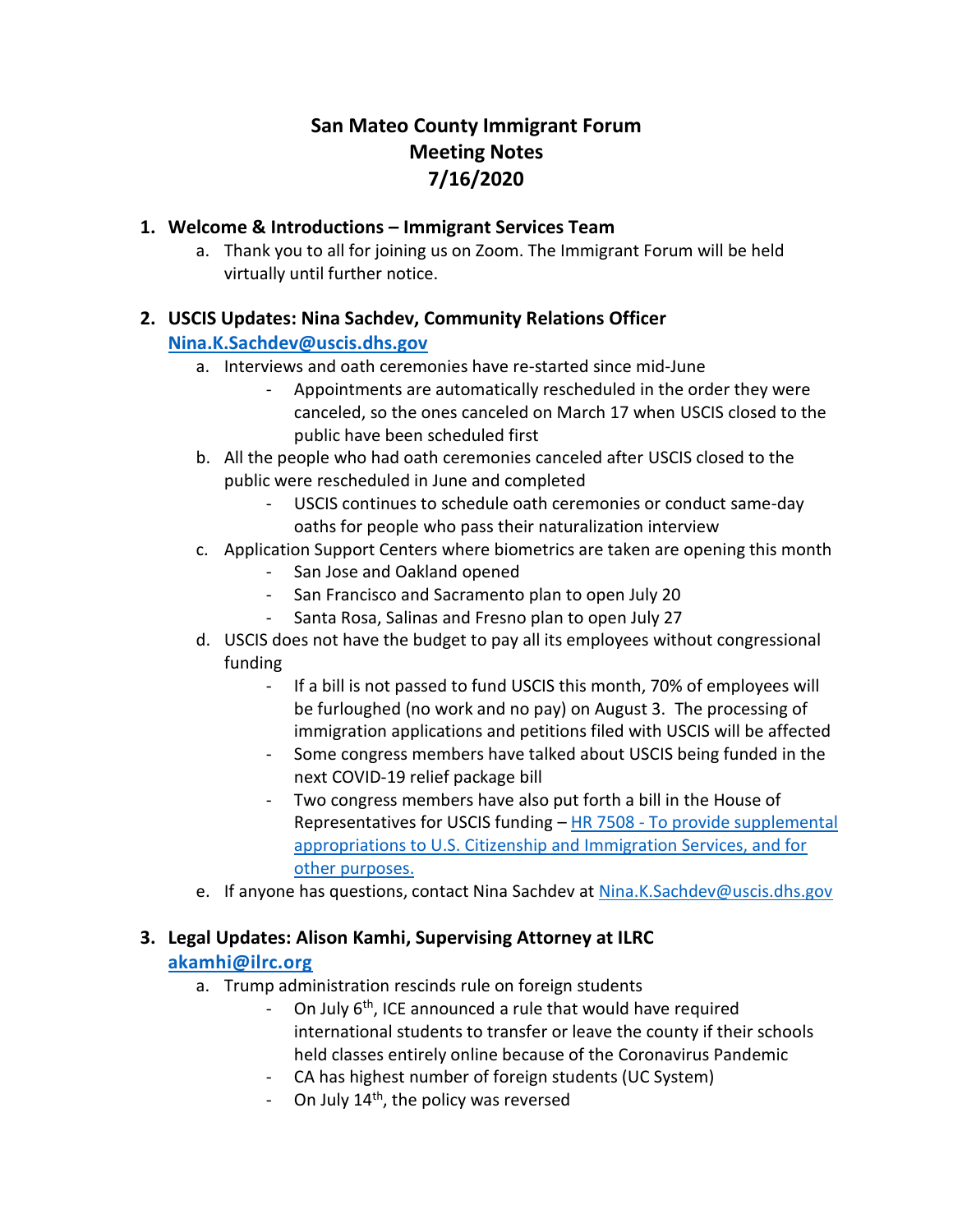- This is a major victory that highlights the power of public outcry
- b. DACA Decision
	- There is still no clear guidance for new DACA applicants
	- Many new applications have been rejected, with fees being refunded
	- Submitting a new DACA application depends on individual circumstances and risk for appetite – though there are strong arguments to file right now since it's "lawful"
	- DACA renewals are still being processed quickly
	- There are rumors of another DACA rescission coming out
	- Q/A: Is there a time limit that the Trump Administration must respond? It is unclear, there may be more litigation
- c. Asylum
	- End of comment period for proposed asylum rules was 7/15
	- There was a tremendous effort of comments posted; will wait to see what the official response is
- d. USCIS Policy Manual
	- The USCIS Policy Manual is the agency's centralized online repository for USCIS' immigration policies
	- Policy alert Applying Discretion in USCIS Adjudications: Discretionary info is included in the Policy Manual on work authorizations, which would change the ability for people to work and affect people that have work permits
	- The comment period is open until August 14<sup>th</sup> [https://www.uscis.gov/outreach/feedback-opportunities/policy](https://www.uscis.gov/outreach/feedback-opportunities/policy-manual-for-comment)[manual-for-comment](https://www.uscis.gov/outreach/feedback-opportunities/policy-manual-for-comment)
- e. Dignity Not Detention
	- Court halted new construction of immigration center in McFarland, CA
	- This proves the CA state law is robust, which bars the state from signing or renewing contracts with private prison companies (criminal or immigration)
- f. Q/A
	- Q: Given COVID-19, are children being released with families from detention centers?

A: The Government hasn't officially announced anything, stay tuned for updates

\*Update: A federal judge in California extended the deadline she first imposed that mandated the release of immigrant children detained with their parents in ICE family detention centers from July 17<sup>th</sup> to July  $27<sup>th</sup>$ 

### **4. Office of Community Affairs Updates**

a. 2010 SMC Census response rate (73.2%) has been reached for 2020 Census! There are still 3 months left to go – until  $10/31/2020$  – to continue increasing this percentage